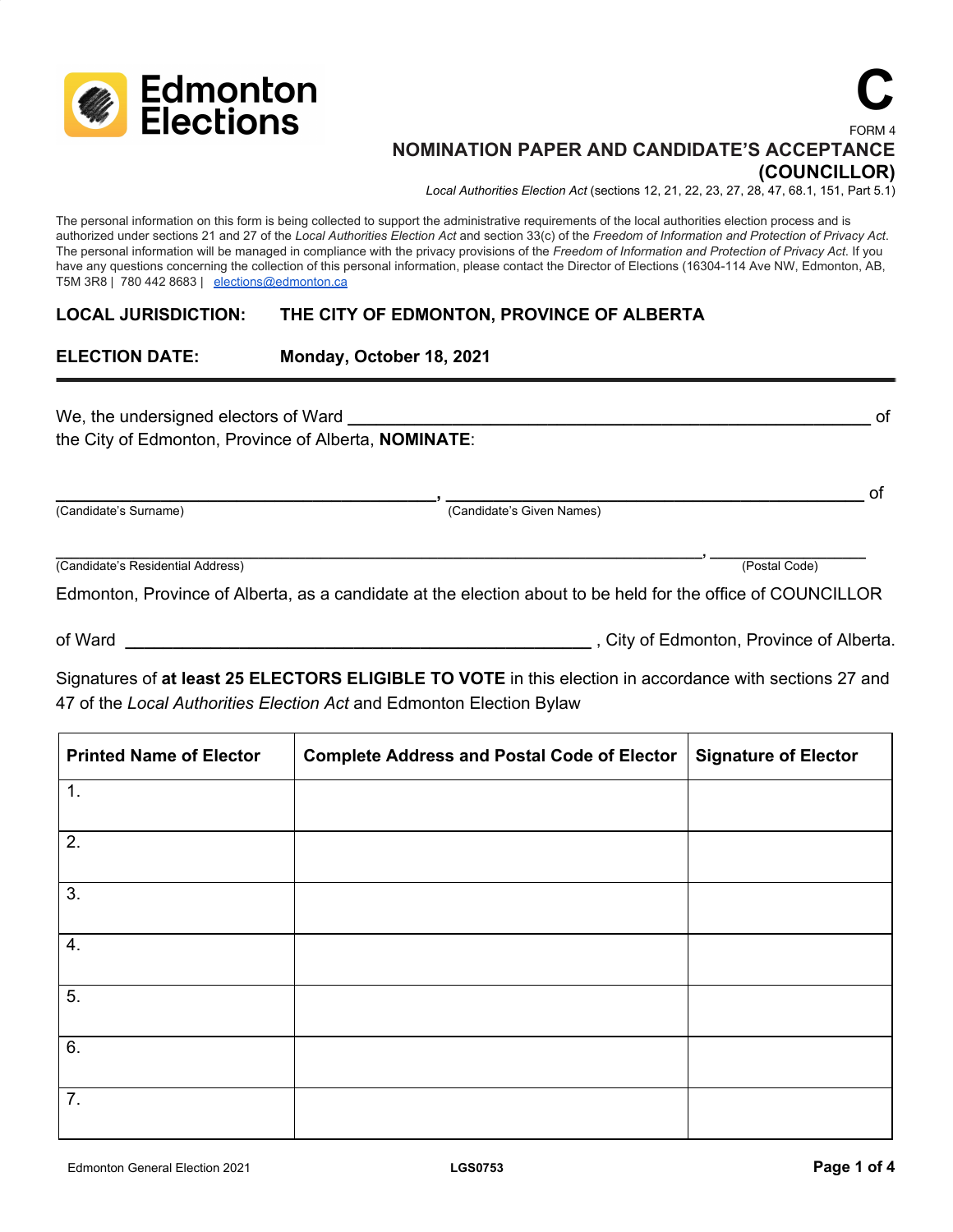

# **C FORM 4 NOMINATION PAPER AND CANDIDATE'S ACCEPTANCE (COUNCILLOR)**

We, the undersigned electors of Ward **\_\_\_\_\_\_\_\_\_\_\_\_\_\_\_\_\_\_\_\_\_\_\_\_\_\_\_\_\_\_\_\_\_\_\_\_\_\_\_\_\_\_\_\_\_\_\_\_\_\_\_\_\_\_\_** of the City of Edmonton, Province of Alberta, **NOMINATE**:

**\_\_\_\_\_\_\_\_\_\_\_\_\_\_\_\_\_\_\_\_\_\_\_\_\_\_\_\_\_\_\_\_\_\_\_\_\_\_\_\_, \_\_\_\_\_\_\_\_\_\_\_\_\_\_\_\_\_\_\_\_\_\_\_\_\_\_\_\_\_\_\_\_\_\_\_\_\_\_\_\_\_\_\_\_\_\_\_** (Candidate's Surname) (Candidate's Given Names) **Printed Name of Elector Complete Address and Postal Code of Elector Signature of Elector** 8. 9. 10. 11. 12. 13. 14. **.** 15. 16. 17. 18. 19. 20. 21.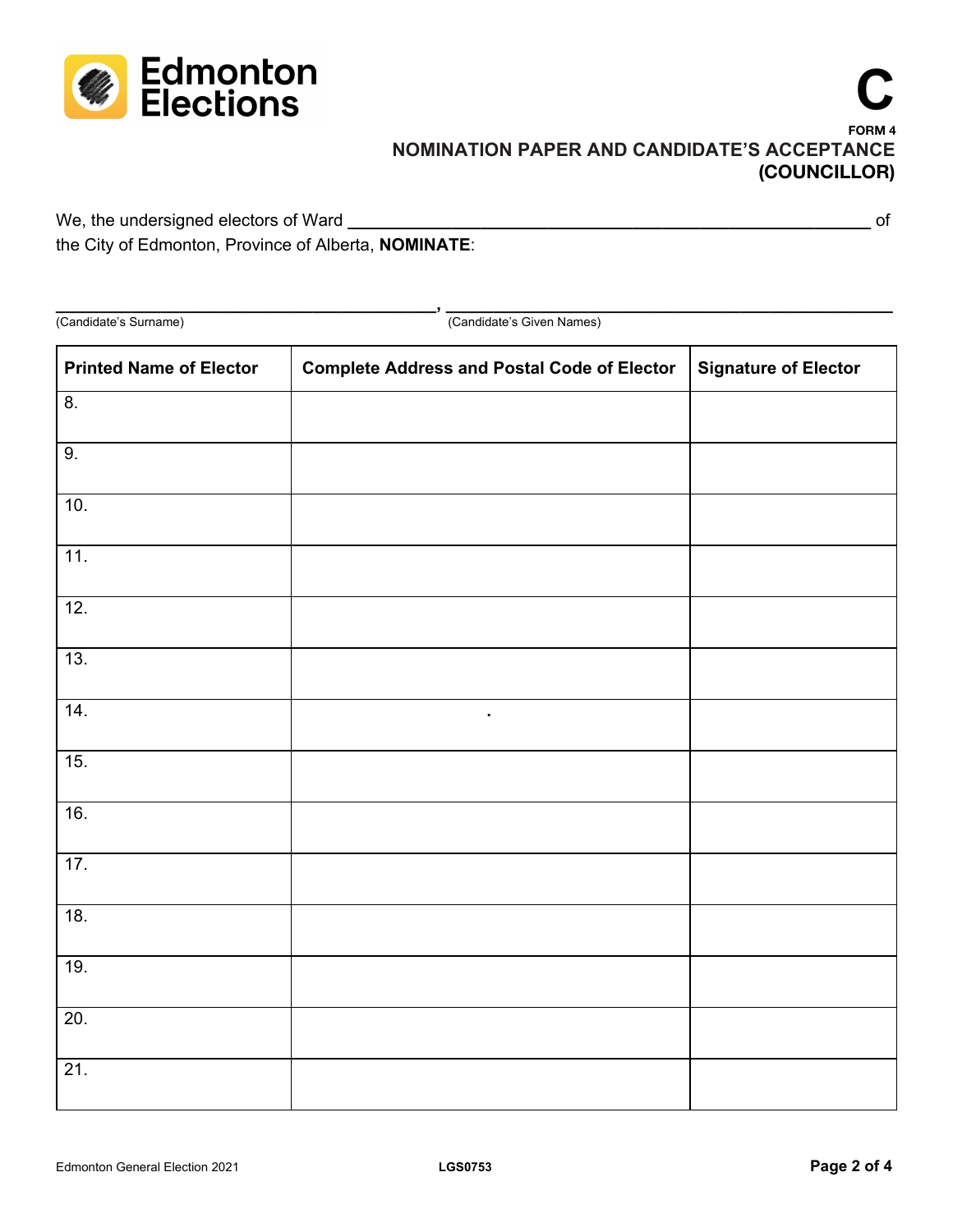

# **C FORM 4 NOMINATION PAPER AND CANDIDATE'S ACCEPTANCE (COUNCILLOR)**

We, the undersigned electors of Ward **\_\_\_\_\_\_\_\_\_\_\_\_\_\_\_\_\_\_\_\_\_\_\_\_\_\_\_\_\_\_\_\_\_\_\_\_\_\_\_\_\_\_\_\_\_\_\_\_\_\_\_\_\_\_\_** of the City of Edmonton, Province of Alberta, **NOMINATE**:

**\_\_\_\_\_\_\_\_\_\_\_\_\_\_\_\_\_\_\_\_\_\_\_\_\_\_\_\_\_\_\_\_\_\_\_\_\_\_\_\_, \_\_\_\_\_\_\_\_\_\_\_\_\_\_\_\_\_\_\_\_\_\_\_\_\_\_\_\_\_\_\_\_\_\_\_\_\_\_\_\_\_\_\_\_\_\_\_** (Candidate's Surname) (Candidate's Given Names) **Printed Name of Elector Complete Address and Postal Code of Elector Signature of Elector** 22. 23. 24. 25. 26. 27. 28. 29. 30. 31. 32. 33. 34.

35.